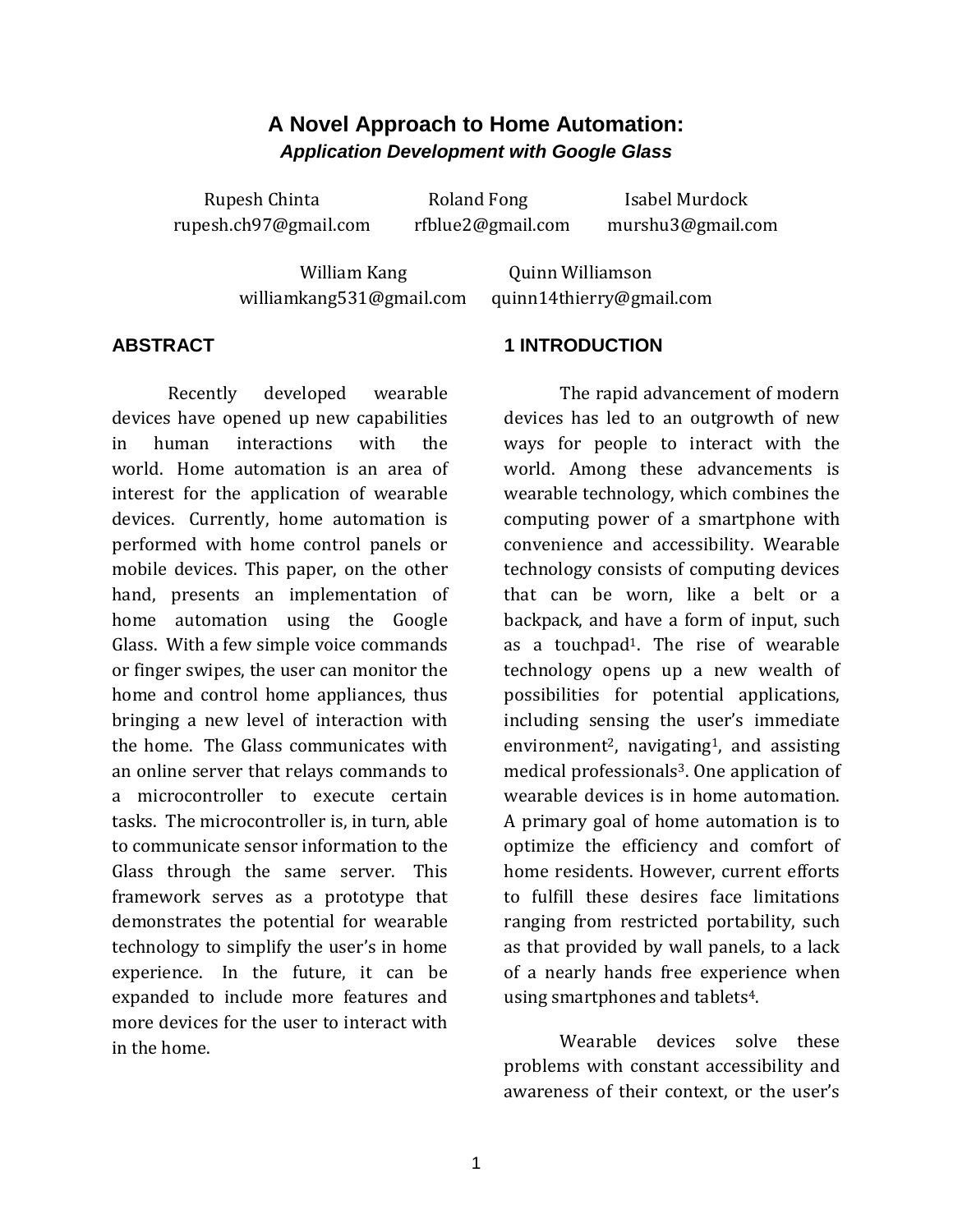surrounding area1. Because it is constantly accessible, the interfaces of most wearable devices are designed to accommodate constant usage5. Google Glass, which focuses on simplicity and efficiency, best fulfills these necessities. It allows users to easily complete daily tasks through advanced voice and motion recognition. In addition, the Google Glass is comfortable, because it can be worn like ordinary glasses, providing an unobtrusive, yet novel experience.

This research seeks to design an innovative approach to home automation through Glass application development. The key features of our application, "Start home auto", incorporate the Android Software Development Kit (SDK), Arduino, and the Google App Engine.

# **2 BACKGROUND**

# *2.1 Why Google Glass?*

Google Glass is a wearable device with an optical head mounted display and a touchpad on the right temple of the glasses. The user can interact with Google Glass both by using voice commands and by tapping/swiping the touchpad. Glass displays information in the top-right of the user's field of view, in a location that is easily accessible without obstructing the user's sight. Additionally, Glass can connect to the Internet through Wi-Fi and Bluetooth, and can use this to access online devices and servers.

### *2.2 Components*

The development of this application relies on several programs, tools, and hardware. The Android Development Toolkit (ADT) allows development of android mobile applications on the Google Glass. The Google App Engine, a "Platform as a Service" (PaaS), allows the android application to access an online server. Finally, the Arduino microcontroller, an open source electronics platform, controls most of the hardware.

# *2.2.1 Android Development Toolkit*

Google Glass runs on the latest Android's operating system, 4.4.2, also known as "Kit Kat." This Android Development Kit (SDK) includes a debugger, libraries, a handset emulator, sample code, tutorials, and documentation. The Java programming language is used to write Android applications. The Extensible Markup Language (XML), is also used for design in the ADT. XML is a common programming language designed to carry data. In the ADT, XML is used to declare static structures like that in the Android Manifest. The Manifest holds the application name, version, and icon (not applicable with this application) as well as permissions from the operating system, used to request additional features of a device's hardware or access personal information and services. The officially supported Integrated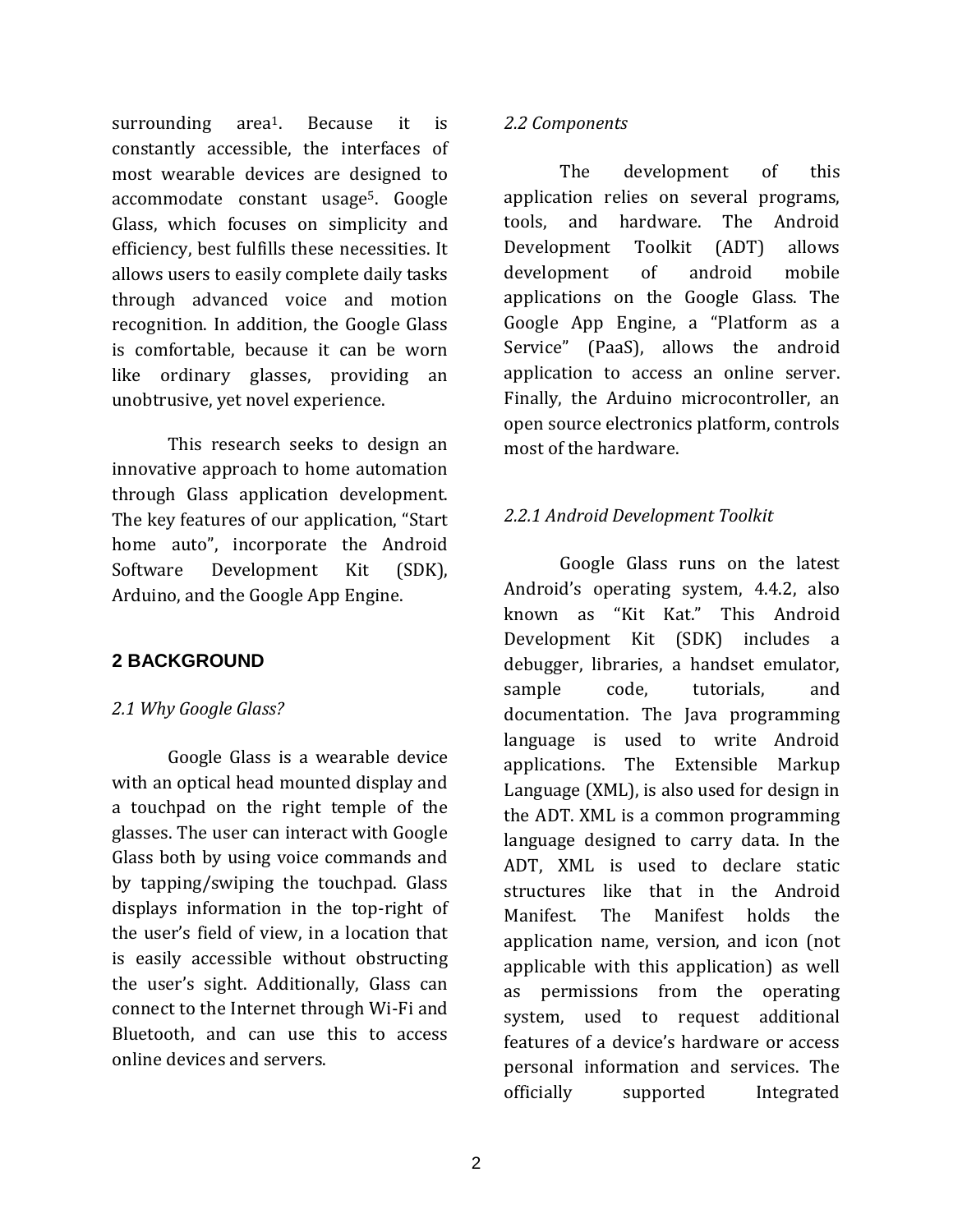Development Environment (IDE) is Eclipse.

In order to code specifically for the Google Glass, the Glass Development Kit (GDK), a revision to the ADT, is used. The GDK handles specific Google Glass functionality, such as voice commands. Additionally the entire project is complied with the GDK and targets the Google Glass instead of the Android phone operating system.

# *2.2.2 Google App Engine*

This PaaS allows developers to build and run applications through Google. A PaaS is a category of cloud computing that allows for the building of applications and of services over the internet. Uses of the App Engine are for applications that have web service components, applications that keep a profile or sync across devices, and applications that need authentication. AppEngine Endpoints API parses parameters as JSON (JavaScript Object Notation), a lightweight data interchange format, to translate data between servers. In the case of the application, Google App Engine was used to create servers. The servers allow Arduino to communicate with the application via the Internet and vice-versa.

The Google App Engine is especially tailored to this application because it is designed specifically for interfacing between servers and android or Google products. The App Engine API also allows flexibility for controlling the

input and output to and from the server. Its annotation-based code gives it ease of use from a developer's perspective.

### *2.2.3 Arduino*

The Arduino is a single-board microcontroller that senses the environment by receiving inputs from many sensors. It can also output data and be programmed, allowing it to control devices. While there are many different Arduino models, the Arduino Yún is the microcontroller of choice because it is optimized for wireless connections, which are crucial to the application. The Yún also contains a USB-A port, micro-SD card slot, 20 digital input/output pins (of which 7 can be used as PWM outputs and 12 as analog inputs), a 16 MHz crystal oscillator, a micro USB connection, an ICSP header, and 3 reset buttons. Arduino Yún is programmed with a C/C++ based language using the Arduino IDE.

# **3 DEVELOPING A GOOGLE GLASS APPLICATION**

### *3.1 Overview*

*Start Home Auto* was created to demonstrate the potential of wearable devices in home automation. The application ultimately allows the user to remotely control home utilities. The project consists of three components: The Google Glass application, an online server hosted on App Engine, and hardware controlled by an Arduino microcontroller.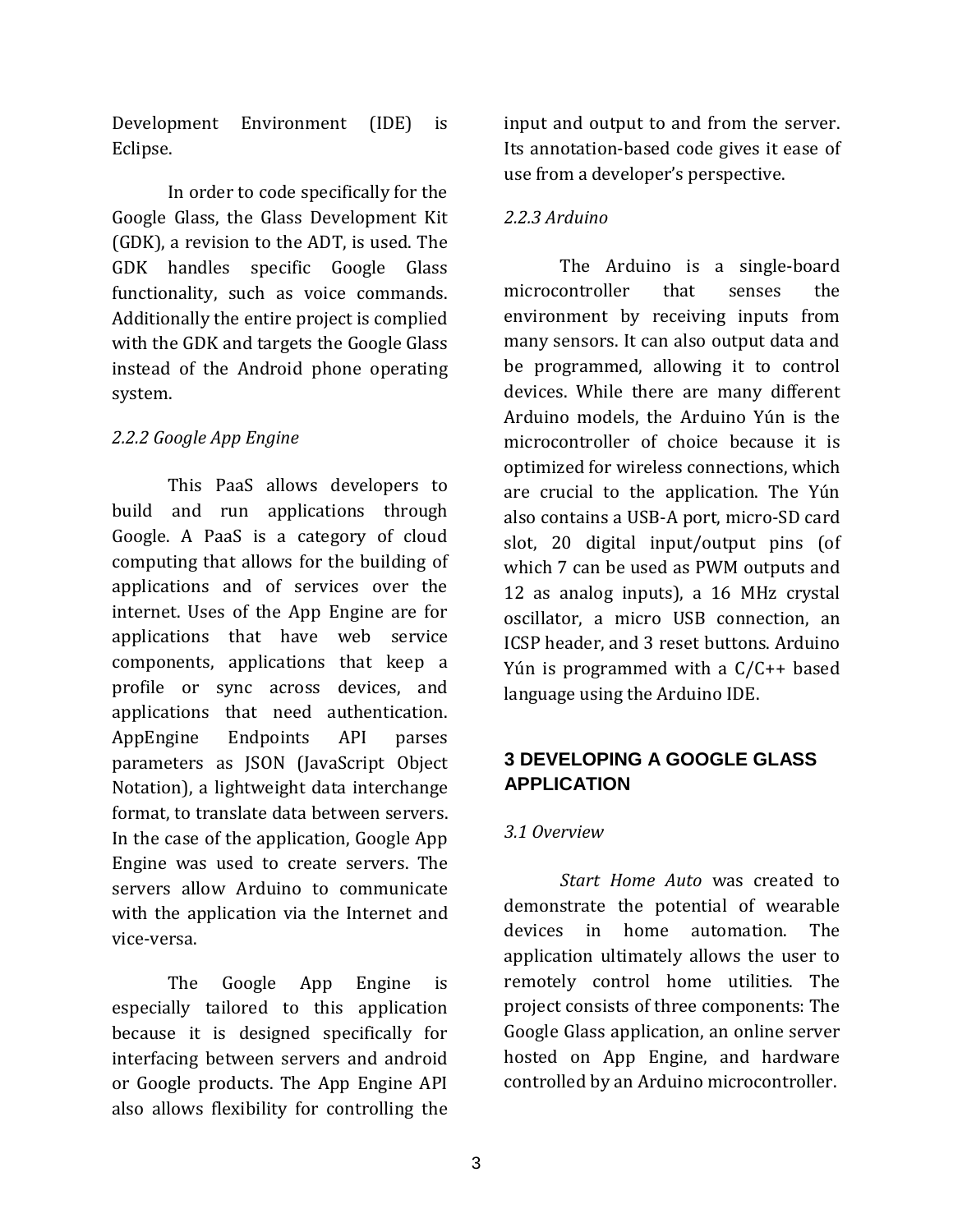#### *3.2 Glass Application*

The Google Glass runs on the Android operating system, and is programmed using the Android Development Toolkit (ADT) in the Eclipse development environment. Using the voice command "Start Home Auto," the user can open the application and view the home screen, a menu that allows the user to access the toggle menu, program menu, or live stream video. These options can be used to wirelessly control hardware and monitor the home through live streaming and motion detection.

### *3.3 App Engine Server*

Google App Engine Server allows the Google Glass application and Arduino to interact. The communication flows in both directions. The Glass application can send a command, such as "lights on," to the server. The command is then relayed to the Arduino, which performs the actual command. When the Arduino detects

motion, it will prompt the server, and the server provides a timestamp for when the motion was detected. The Glass application polls the server periodically and when it finds that motion is detected, it will get the timestamp and notify the user.

#### *3.4 Arduino Microcontroller and Hardware*

The Arduino microcontroller toggles a switch, which is directly connected to the hardware, namely the lights and the air conditioner. With the output received from the Google App Engine, the Arduino turns the devices on or off. In addition, the Arduino is connected to an infrared sensor, which acts as a motion detector. When the values of the infrared sensor fluctuate, the Arduino notifies the server and then pauses before again checking the sensor.

#### **4 RESULTS AND DISCUSSION**



#### **Figure 1. Project Schematic**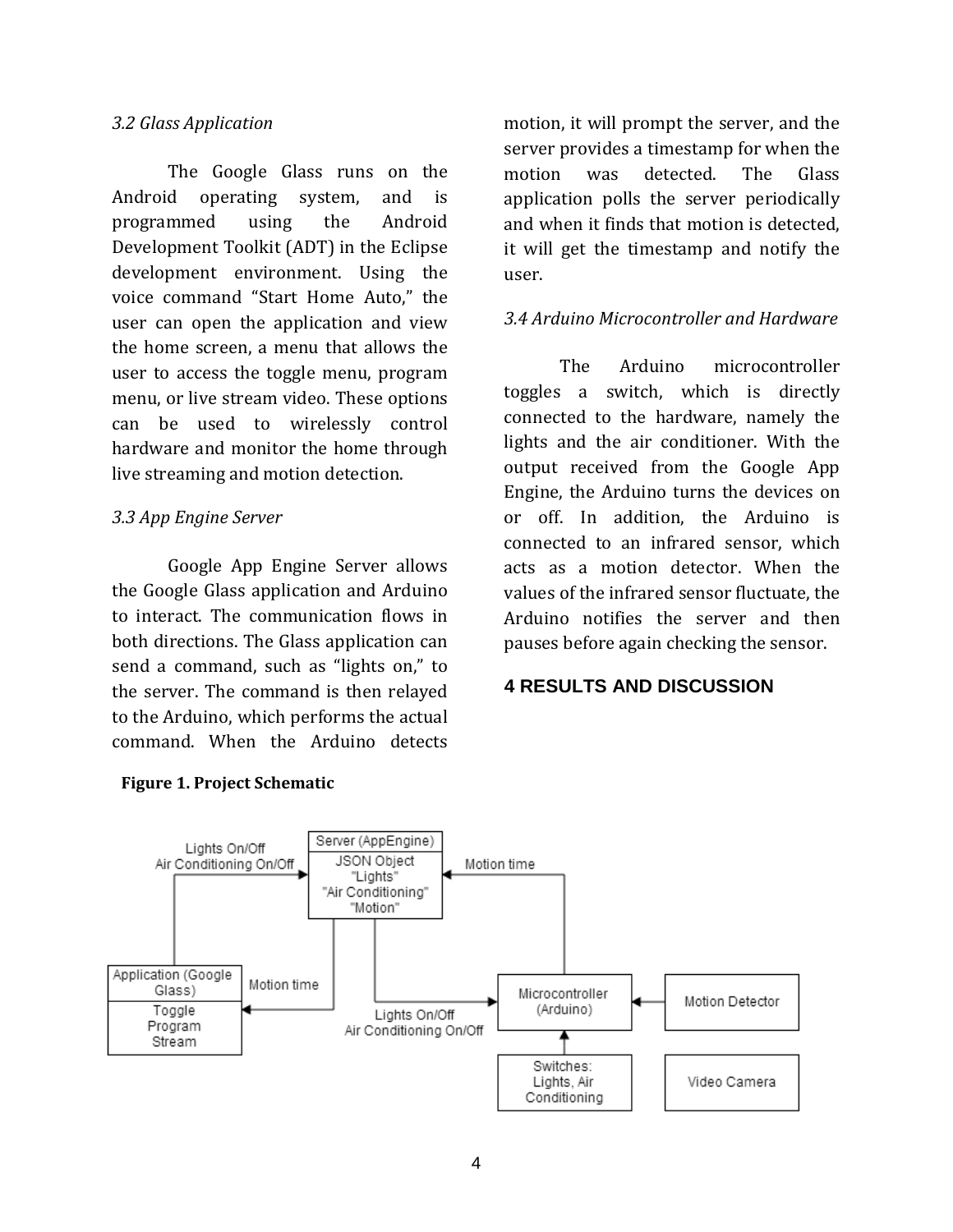#### **Table 1: Program Classes**

| <b>Classes</b>             | <b>Description</b>                                                                      |
|----------------------------|-----------------------------------------------------------------------------------------|
| MainActivity               | Home Page. Allows access to Toggle, Task, and<br><b>Streaming Activity.</b>             |
| LiveStreamingActivity      | Live stream feed from camera connected to Arduino.                                      |
| MotionNotificationActivity | Not on UI thread. Notifies user about motion detected<br>by device on Arduino.          |
| TaskActivity               | Allows addition of programmable tasks (actions that<br>will occur at a certain time)    |
| ManageActivity             | Allows the user to delete existing tasks                                                |
| ToggleActivity             | Allows access light switch and AC switch                                                |
| ToggleGetService           | Starts a service that runs in the background which<br>checks whether motion is detected |
| <b>States</b>              | Holds the states of each toggle-able activity as well as<br>the motion timestamp        |
| ToggleGetTask              | Application can receive information from Arduino<br>through the server.                 |
| ToggleJsonParser.java      | Parses string edited in Toggle Activity so server can<br>understand individual commands |
| TogglePutTask.java         | Sends commands to server through JSON                                                   |

### *4.1 Application Activities and Classes*

The finished application has a simple user interface that includes few activities. The activities included are a Toggle Activity, an Add Tasks Activity, a Manage Tasks Activity, and a Live Streaming Activity. In the actual code for the application, there are a total of eleven classes. The Notification Activity informs the user about detected motion. Otherwise, there is no separate screen for

this notification. The remaining classes communicate with the Google App Engine Server. Table 1 demonstrates the various uses for each of the classes in the application.

# *4.2 Application Expandability*

The current prototype of *Start Home Auto* and associated hardware includes capabilities to toggle lights and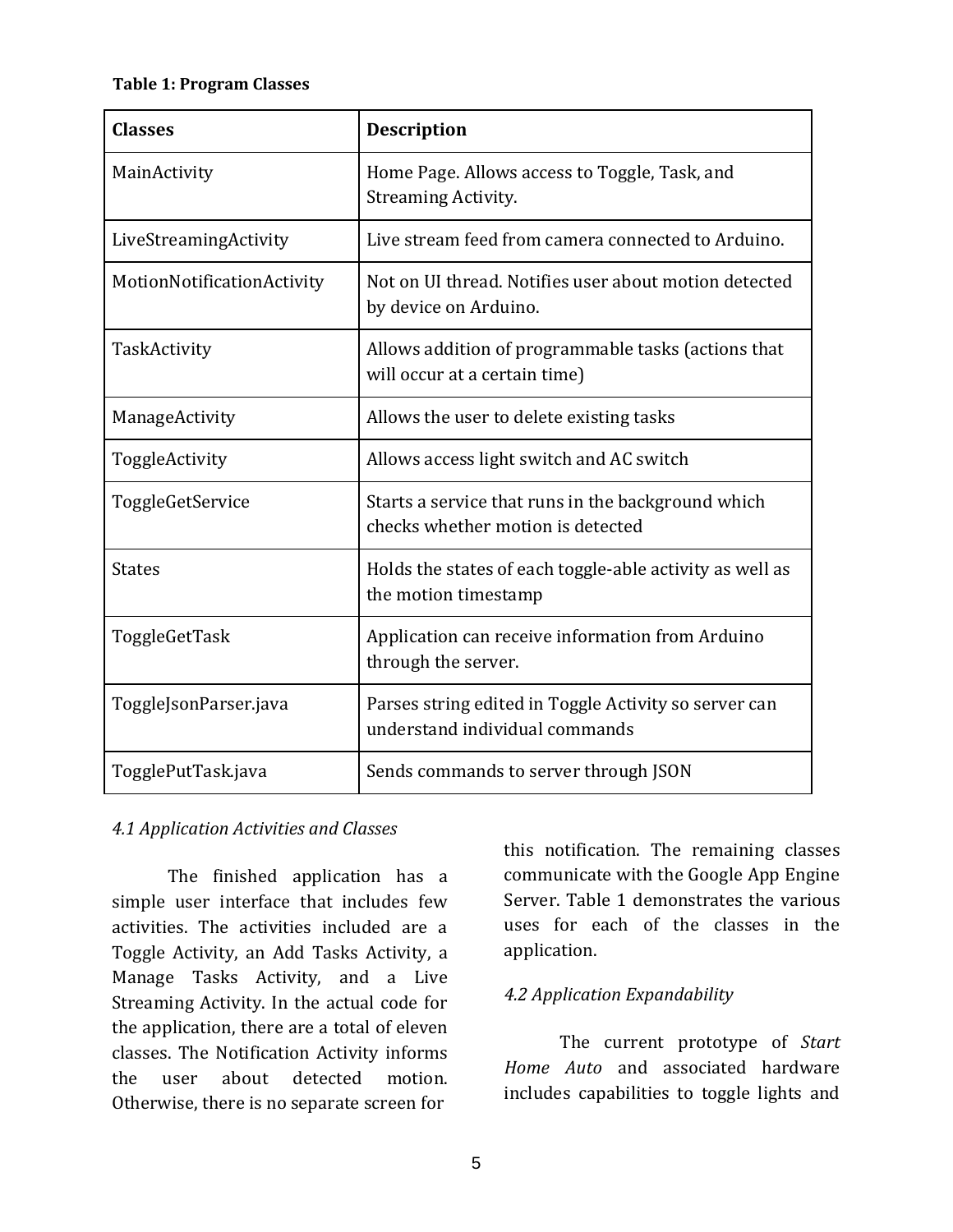air conditioning and to notify the user of motion. The user can also create a task program that will automatically execute the toggling of lights or the air conditioning at a preconfigured time. When the user navigates to the Toggle Menu, he or she can tap the Google Glass



to bring up the Toggle Menu, which will give the current status of the lights and air conditioning and allow the user to toggle between states by tapping. Additionally, while the Google Glass is on, whenever the Arduino detects motion, Google Glass will alert the user and give the time and date it was detected. The

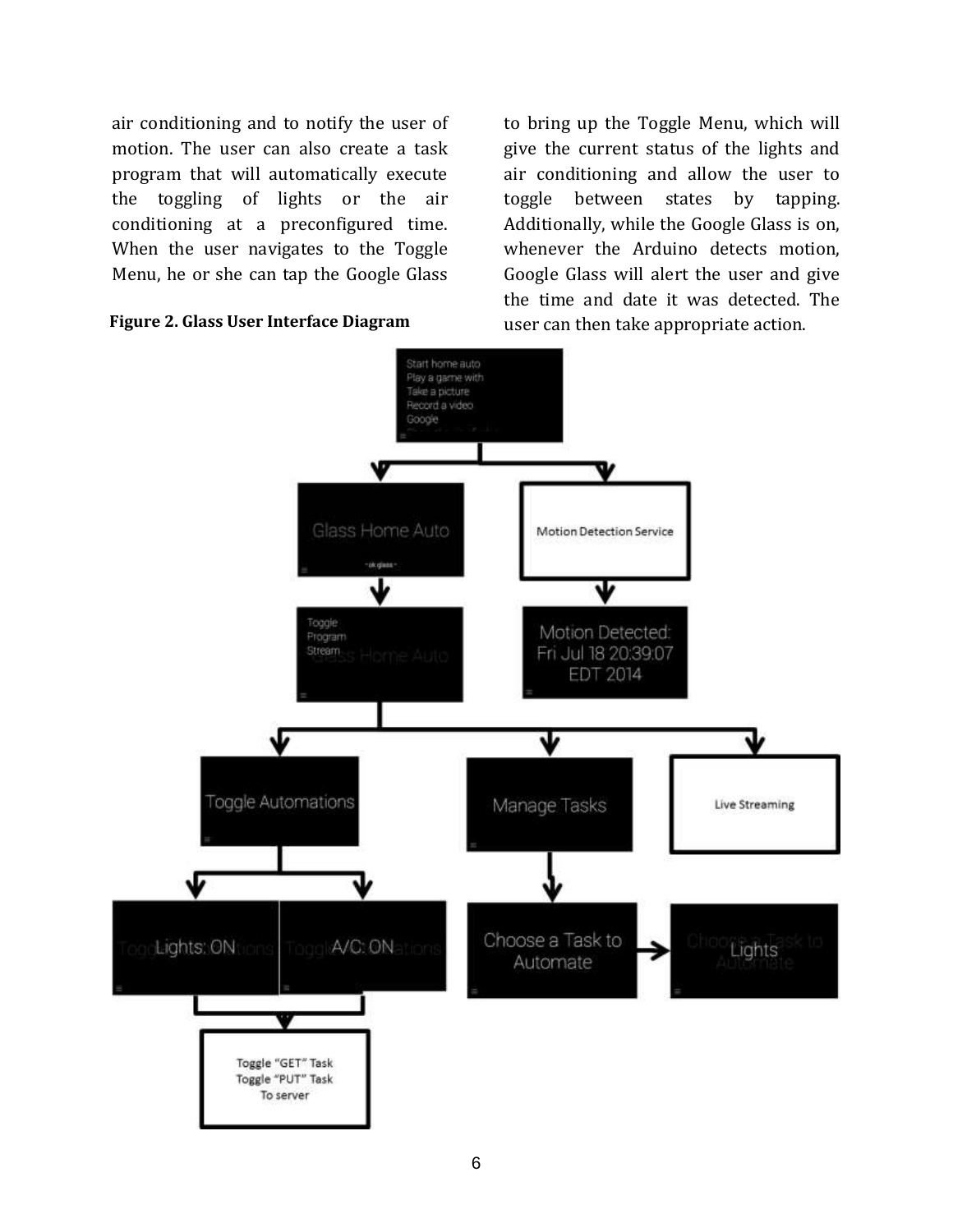The current framework of the sharing of information from Google Glass to the Arduino and vice versa is a framework that can be expanded to include a wide variety of tasks and capabilities, which greatly simplifies the user experience. For example, the Google Glass can be programmed to tell the Arduino to open the garage. The Google Glass can then track the user's location and the user can configure the application to open the garage or the lights when the user is within a certain radius of his or her home. The Arduino, or any microcontroller, can receive data from sensors around the home. With appropriate hardware and utilizing the convenience of Google Glass's voice commands, the user can ask Google Glass to do even more. For instance, a coffee maker can be configured to make coffee every time the user asked Google Glass, "Glass, make me coffee."

# *4.3 Using "Start Home Auto"*

When the user turns on the Google Glass, he or she can view the applications using the voice command "ok glass." Upon reaching the menu, the user can say, "start home auto" to run the application. This command takes the user to the main activity. The main activity is a list including three options: *Toggle*, *Program*  and *Stream*. Using voice commands again or taps on the touchpad allows the user to choose an option.

If *Toggle* is chosen, then the user has two screens, which he modifies to

send information to the server. The first is the light toggle, with the option to change the status of the "Lights" to "ON" or "OFF" with the tap of the touchpad. The second option on Toggle is the AC toggle, which functions the same way.

If *Program* is chosen, then the user again has two options: *Add Tasks* or *Delete Tasks*. Tasks include programming the application to automatically toggle (either the lights or the AC) at certain times. In the future, such an activity can also be programmed to toggle certain tasks when the user is a certain radius away from the home.

If *Stream* is chosen at the main activity, then live stream from the security camera feed is displayed. The application checks for motion detection every minute from the server. When motion is detected, Glass notifies the user with the time detected. Figure 2 summarizes the Glass User Interface (UI).

# *4.4 Challenges Faced*

Several factors made designing and implementing home automation using Google Glass difficult. Recent updates to Android's operating system introduced bugs in the latest version of the Eclipse IDE, which meant that it would have to be reverted to an older version. The Google Glass, being a relatively recent development, did not have all the tools available for ease of development. For example, the lack of an emulator made testing Glass code difficult. Additionally, the Arduino Yún,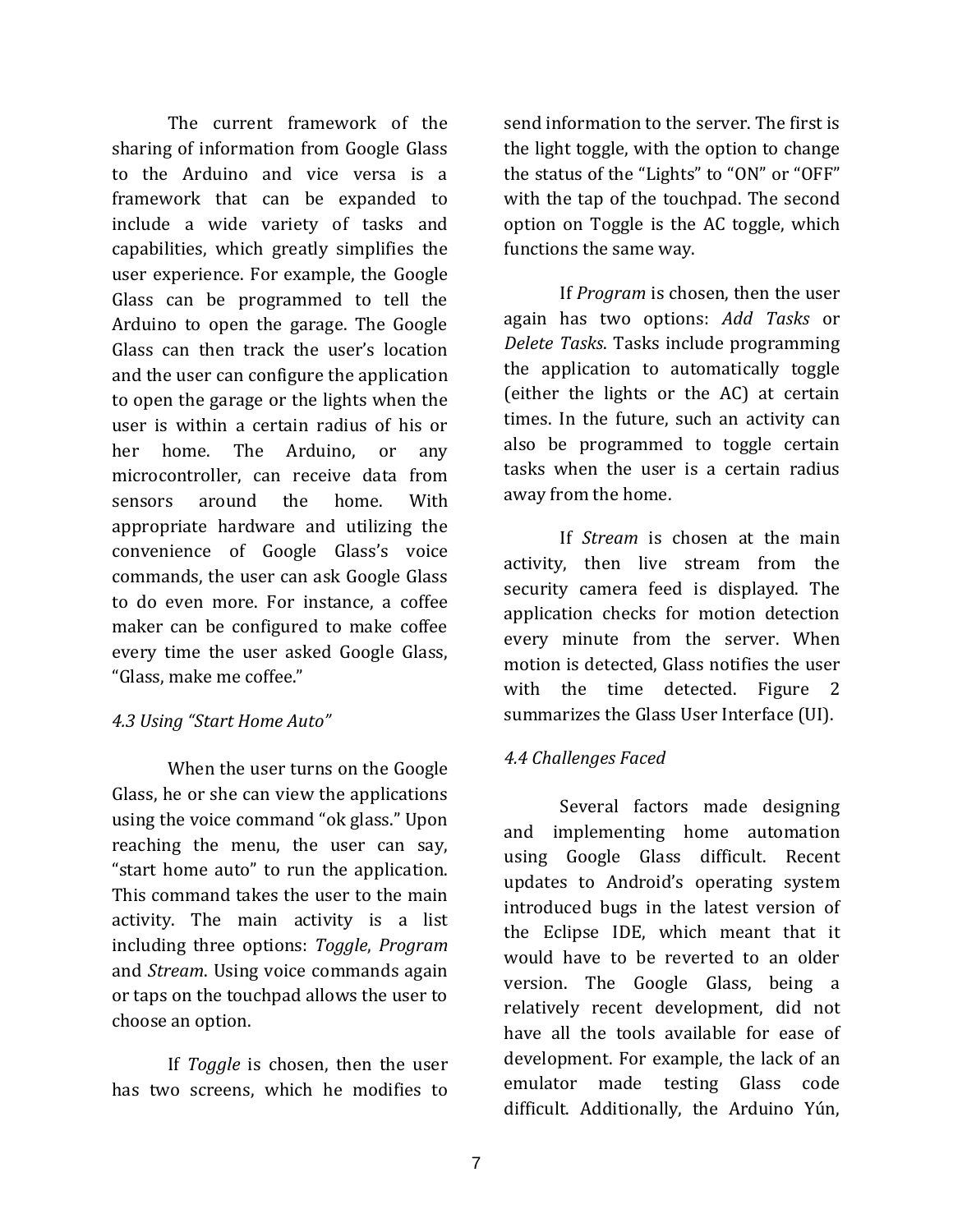designed specifically for Wi-Fi connections, experienced problems accessing the internet and the secure server.

Another challenge was using Glass's simple interface to program some complicated aspects of the user interface. For instance, selecting a time on a phone is trivial due to the screen size (which is larger than that of Glass) and its touchscreen. Glass, on the other hand, uses a smaller screen, only a touchpad, and a simplistic design philosophy. As such, to select a time when programming tasks, a user must navigate through four menus, first, a menu containing all the hours, then a menu containing all the "tens minutes" (the tens digit of the minutes), then the "ones minute," and finally, whether the time is AM or PM.

# *4.5 Future Employment*

The concept of home automation using wearable devices is easily expandable, and this project demonstrates just a fraction of its capabilities. "Start Home Auto" was created to be built upon a model for future applications. Its capabilities are minimal as a result of time constraints and limited access to home devices. Home automation systems should maximize user customization. "Start Home Auto" in some ways limits the extent to which the user may personalize the application for his specific needs. The application allows the user to toggle only two devices. Applications that will build upon these

features should allow the user to more easily add devices and program more features with ease.

Home automation application systems will eventually be more accessible to the public. Because the application depends on its users to have some background in code to understand its works and use it efficiently, it is not entirely practical. Future applications will build upon its functions and current capabilities as a first of Glass home automation applications. The next generation of applications of its kind will make a home automation application that is more accessible and user-friendly to consumers.

# **5 CONCLUSION**

"Start Home Auto" serves as a prototype for future projects involving the integration of the home with wearable devices. The Google Glass worked as an excellent medium for exhibiting the potential of wearable devices because it incorporated simple convenience with powerful computing unmatched by other kinds of wearable devices to date. The simple interface, which includes a menu to toggle activities, program tasks, and stream video, captures three of the most basic aspects of the integration of such technology with the home. The user can control his or her home utilities and monitor the surroundings without so much as moving a finger. Additionally, the motion detection serves as an example of how appliances in the home can